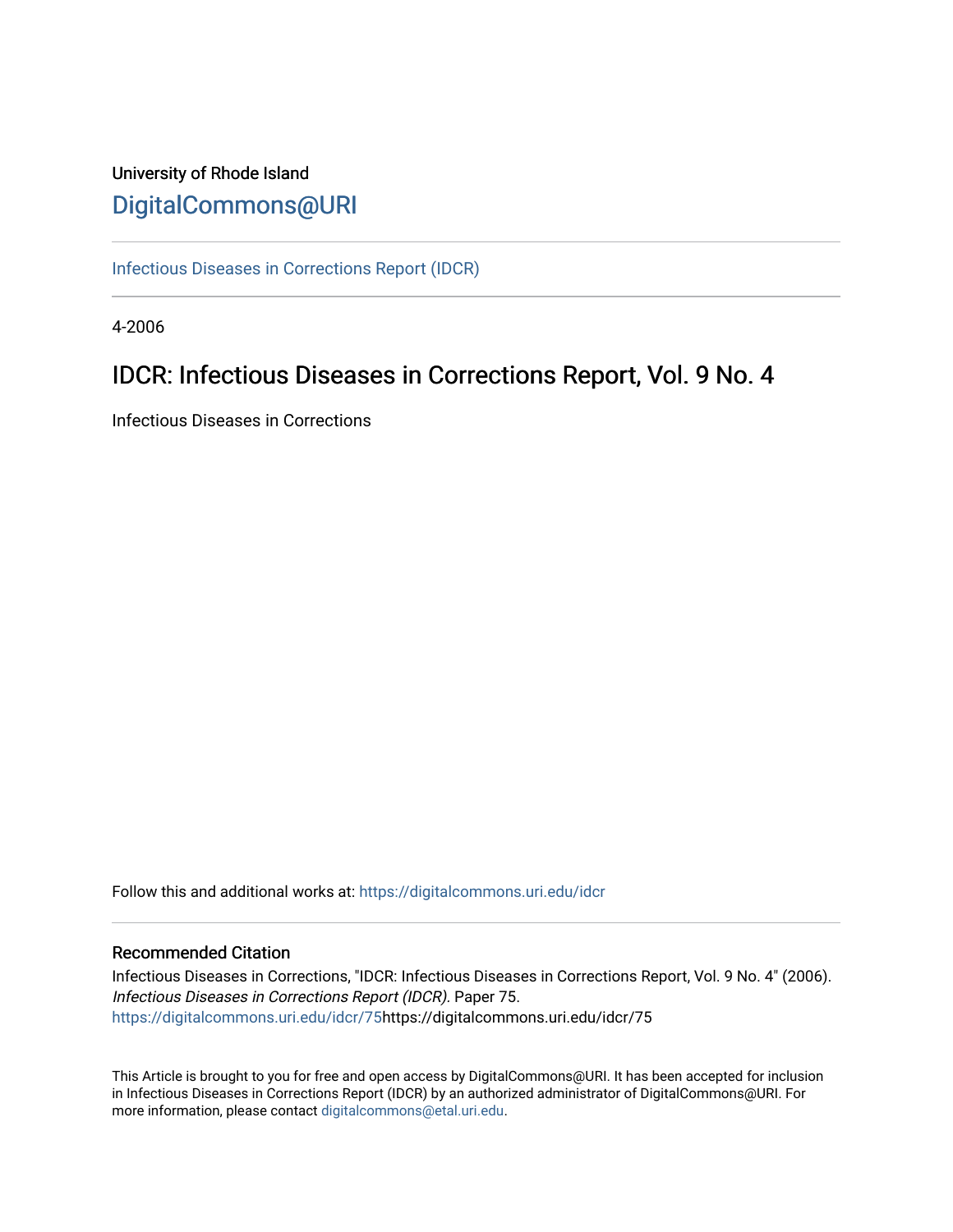

**Brown IDCR** 

April 2006 Vol. 9, Issue 4

# **INFECTIOUS DISEASES IN CORRECTIONS REPORT**

## SPONSORED BY THE BROWN MEDICAL SCHOOL, OFFICE OF CONTINUING MEDICAL EDUCATION

## **ABOUT IDCR**

*IDCR, a forum for correctional problem solving, targets correctional physicians, nurses, administrators, outreach workers, and case managers. Published monthly and distributed by email and fax, IDCR provides up-to-the moment information on HIV/AIDS, hepatitis, and other infectious diseases, as well as efficient ways to administer treatment in the correctional environment. Continuing Medical Education credits are provided by the Brown University Office of Continuing Medical Education. IDCR is distributed to all members of the Society of Correctional Physicians (SCP) within the SCP publication, CorrDocs (www.corrdocs.org).*

#### **CO-CHIEF EDITORS Anne S. De Groot, MD**

*Director, TB/HIV Research Lab, Brown Medical School*

**David A. Wohl, MD** *Associate Professor of Medicine University of North Carolina AIDS Clinical Research Unit*

## **DEPUTY EDITORS**

**Joseph Bick, MD** *Chief Medical Officer, California Medical Facility, California Department of Corrections*

> **Renee Ridzon, MD** *Senior Program Officer, HIV, TB, Reproductive Health, Bill & Melinda Gates Foundation*

## **SUPPORTERS**

*IDCR is grateful for the support of the following companies through unrestricted educational grants:*

*Major Support: Abbott Laboratories and Roche Pharmaceuticals.* 

*Sustaining: Pfizer Inc., Gilead Sciences, Inc., GlaxoSmithKline, Merck & Co., and Schering-Plough.*

# **HIV TESTING IN STATE PRISONS: BALANCING HUMAN RIGHTS AND PUBLIC HEALTH**

*David L. Rosen\*,1 Victor J. Schoenbach\*,2 Andrew H. Kaplan\*1*

*1 The University of North Carolina School of Medicine 2 The University of North Carolina School of Public Health*

## *DISCLOSURES: \*Nothing to disclose*

With approximately a quarter of the one million HIV-infected individuals in the United States unaware of their infection,<sup>1</sup> increased testing among high-risk populations has been promoted nationally.<sup>2</sup> The importance of providing HIV testing to prison inmates--a population that generally suffers from a lack of routine community health care<sup>3,4</sup> and for whom the prevalence of HIV infection is several-fold higher than among the general population<sup>5</sup>-has been well documented for nearly 20 years.<sup>6-9</sup> Although the potential individual and societal benefits of testing this high-risk population are substantial, considerable debate remains about the best practices for screening prison inmates for HIV infection. State legislators, public health officials, and prison administrators, among others, must consider whether HIV testing should be mandated for all inmates, and if not, the degree to which consent-based voluntary testing should be available, encouraged and targeted. HIV screening policies are implemented on a stateby-state basis and have implications for the protection of inmate rights and for the public health. In this review, we briefly describe current prisonbased testing practices, summarize issues raised in the existing debate, and outline possible research and evaluation efforts to help guide future HIV testing practices in prison.

#### **Why Test?**

The potential benefits of HIV testing for both the inmates being tested and society at large are compelling. In contrast to non-incarcerated settings where HIV testing is typically prompted by illness and provided late in the course of infection, $10,111$  screening asymptomatic inmates may allow for earlier diagnosis and consequently more timely initiation of care, fewer opportunistic infections, and extended survival.<sup>12</sup> Further, the confines of prison can help facilitate the receipt of HIV test results compared to community settings where failure to return for test results is common.13-15 In addition, testing coupled with counseling provides opportunities to engage inmates in discussions about risk reduction.

For those inmates testing positive for HIV infection, access to healthcare has been affirmed by the Supreme Court<sup>16</sup> and highly active antiretroviral therapy (HAART) is widely available in cor-



rectional settings.<sup>17</sup> The effectiveness of HIV care in prisons has brought about a 75% reduction in AIDS-related mortality, $18$  a decline mirror-

## *Continued on page 2*

| What's Inside |  |
|---------------|--|
|               |  |
|               |  |
| HIV 101       |  |
|               |  |
|               |  |
|               |  |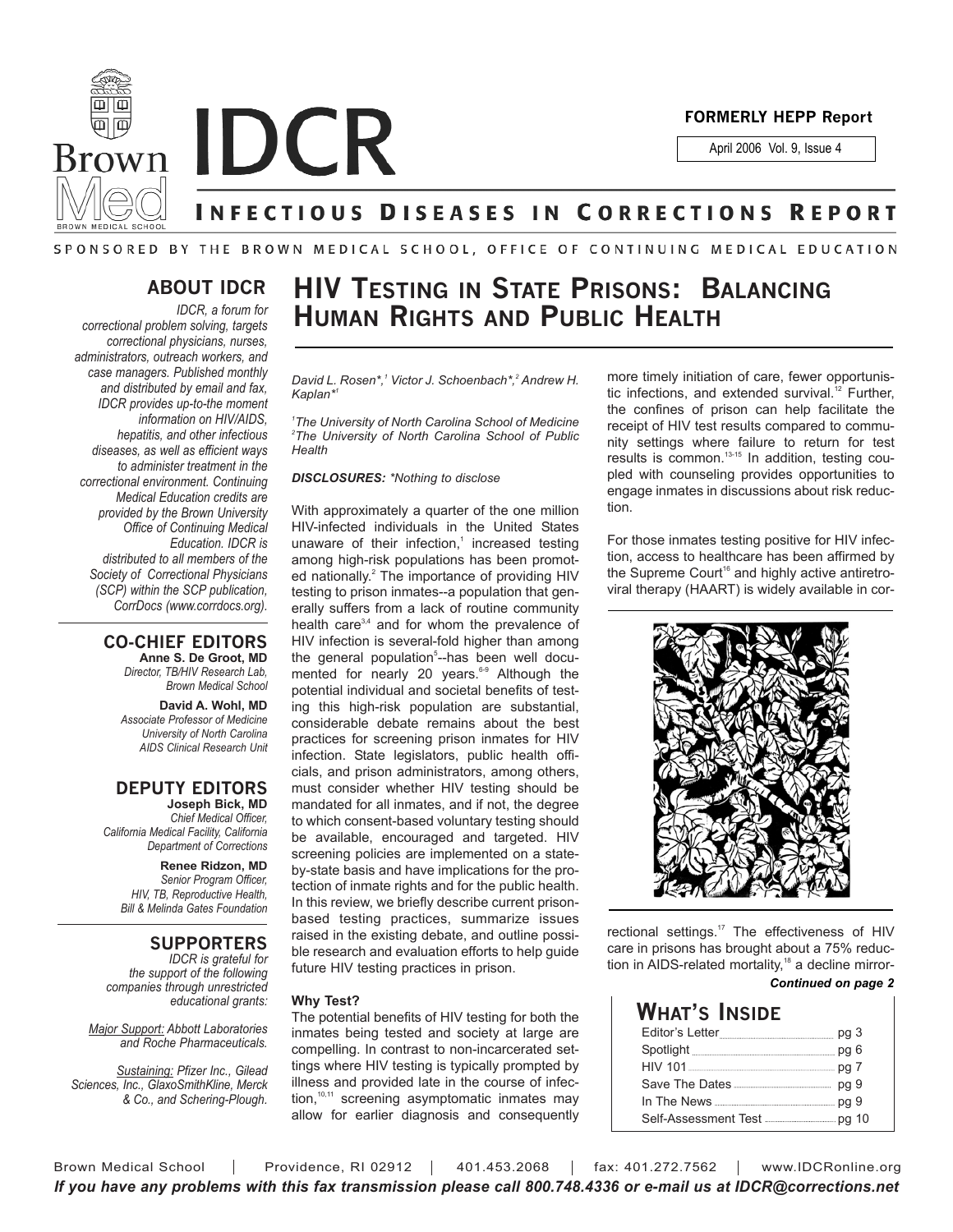## **2**

## **HIV TESTING IN STATE PRISONS...** *(continued from page 1)*

ing that of non-incarcerated populations.<sup>19</sup> Further, the structured environment and the provision of basic necessities in prison (e.g. food and shelter) may provide therapeutic support lacking in some community settings. As discussed in the March 2006 issue of IDCR, ancillary services such as substance abuse and mental health treatment may also be more readily accessed in some prisons than in community settings, further supporting care.

In addition to entering HIV-infected inmates into treatment, HIV testing programs in prison have an important role in prevention. Identification of HIV-infected inmates can prompt contact tracing, thereby promoting others to be HIV tested and potentially hindering the spread of the virus within the community. With studies indicating that non-incarcerated individuals reduce their frequency of risk behaviors following HIV diagnoses,20-22 inmates who are diagnosed in prison may also reduce HIV transmission behaviors both in prison and upon returning to their communities. Among those inmates who test positive and initiate care, successful maintenance of HAART minimizes infectiousness by reducing viral load in genital secretions, further reducing the risk of transmission.<sup>23,24</sup>

#### **Negative Consequences of HIV Diagnosis in Prison**

Despite the benefits of HIV testing, there are also disincentives for inmates to be tested. Inmates may be reluctant to be screened for HIV infection because of the fear that, if positive, information about their HIV status will disseminate throughout the prison to correctional staff and other inmates. The serostatus of HIV-infected inmates may be intentionally disclosed or, in the concentrated environment of prisons, unwittingly revealed by a number of activities associated with HIV care such as standing in a medication line, attending HIV specialty clinics, and receiving extra meals or nutritional supplements.<sup>25</sup> The consequences of disclosure among inmates have not been well documented, but given that Figure 1. Prison systems with mandatory HIV testing and known HIV/AIDS cases as a percent of total custody population, 2003



Map created using data collected by the Bureau of Justice Statistics. Please see references 31 and 34.

social hierarchies in prison may be reinforced by coerced and consensual sexual activity, disclosure of HIV status can be stigmatizing, diminishing social support and potentially provoking violence or the threat of violence.<sup>25</sup> Institutional consequences of testing positive may include loss of access to activity programs, visitation, and jobs, as well as housing restrictions.<sup>26</sup>

In the past, some state prison systems have segregated HIV-infected prisoners from the general prison population as a means to prevent intra-prison transmission. Policies of segregation have been criticized for perpetuating stigma, forfeiting confidentiality, and restricting the opportunities (e.g. for education and work-release) of HIVinfected inmates. $25,26$  Most agree that these policies have had little effect on diminishing already low rates of intra-prison transmission, $^{27}$  and segregation has now fallen out of use in all but a few state prison systems.

Some prison systems, however, cluster HIV-infected inmates in particular facilities. Clustering of HIV-infected individuals can facilitate the provision of medical care and ancillary services. Policies of clustering differ from those of segregation in that they typically allow for HIV-infected inmates to live among the general prison population, which may reduce the consequences of breaches in confidentiality regarding HIV status.<sup>27</sup> Criticism of clustering has been less vocal than that of segregation, and several state systems that cluster HIVinfected inmates have been noted for excellence in the provision of HIV care.<sup>17</sup> However, like segregation, clustering can in effect breach inmates' confidentiality and result in institutional restrictions, such as those listed above.

### **Current Prison-Based HIV Testing Policies**

HIV testing policies in many prison systems (N=29) have been established by their respective state legislatures.<sup>28</sup> In other states, testing policies have been developed by state health departments or prison administrators. In both cases, financial considerations--costs of implementing a particular testing policy and providing treatment and care for identified cases--can play an important role in determining how HIV screening is conducted.<sup>17,29</sup>

Regardless of their policies' origins, state prison systems can be broadly dichotomized into those that mandate HIV testing for all inmates and those that provide voluntary (i.e. consent-based) testing. A Bureau of Justice Statistics (BJS) publication reported that for the year 2000, 19 state prison systems employed mandatory testing at intake; four of these states also

#### *Continued on page 4*

#### *References:*

- *1 Fleming PL, Wortley PM, Karon JM, et al. Am J Public Health. 2000;90(7):1037-41. 2 Centers for Disease Control and Prevention. Advancing HIV prevention: new strategies for a changing epidemic-- United States, 2003. 2003:52. 3 Conklin TJ, Lincoln T, Tuthill RW. Am J Public Health. 2000;90(12):1939-41. 4 Hammett TM, Gaiter JL, Crawford C. Health Educ Behav. 1998;25(1):99-120. 5 The Status of Soon-to-be-Released Inmates, A Report to Congress, Volume 1. Chicago: National Commission on Correctional Health Care; March 2002. 6 Vlahov D. AIDS & Public Policy. 1988;3(2):42-6.*
- *7 Vlahov D, Brewer F, Munoz A, et al. J Acquir Immune Defic Syndr. 1989;2(3):283- 90.*

*8 Harding TW. Lancet. 1987;2(8570):1260-63. 9 Lewis HE. JAMA. 1987;258(17):2410-14.*

*10Wortley PM, Chu SY, Diaz T, et al. AIDS. 1995;9(5):487-92.*

*11CDC. Late versus early testing of HIV--16 sites, United States, 2000-2003. MMWR. 2003;52(25):581-86.*

*12Bozzette SA. N Engl J Med. 2005;352(6):620-21.*

*<sup>13</sup>Sabin KM, Frey RL, Jr., Horsley R, et al. J Urban Health. 2001;78(2):241-55.*

*<sup>14</sup>Hightow LB, Miller WC, Leone PA, et al. AIDS Educ Prev. 2003;15(3):282-90.*

*<sup>15</sup>Sullivan PS, Lansky A, Drake A. J Acquir Immune Defic Syndr. 2004;35(5):511-18. 16Estelle vs. Gamble. Vol U.S. 97: U.S. Supreme Court; 1976:429.*

*<sup>17</sup>Spaulding A, Stephenson B, Macalino G, et al. Clin Infect Dis. 2002;35(3):305-12. 18Maruschak LM. HIV in Prisons, 2001. Washington, DC: US Department of Justice, Bureau of Justice Statistics; January 2004. NCJ 202293.*

*<sup>19</sup>NCHS. Health, United States 2004, with chartbook on trends in the health of Americans. Hyattsville: National Center for Health Statistics; 2004.*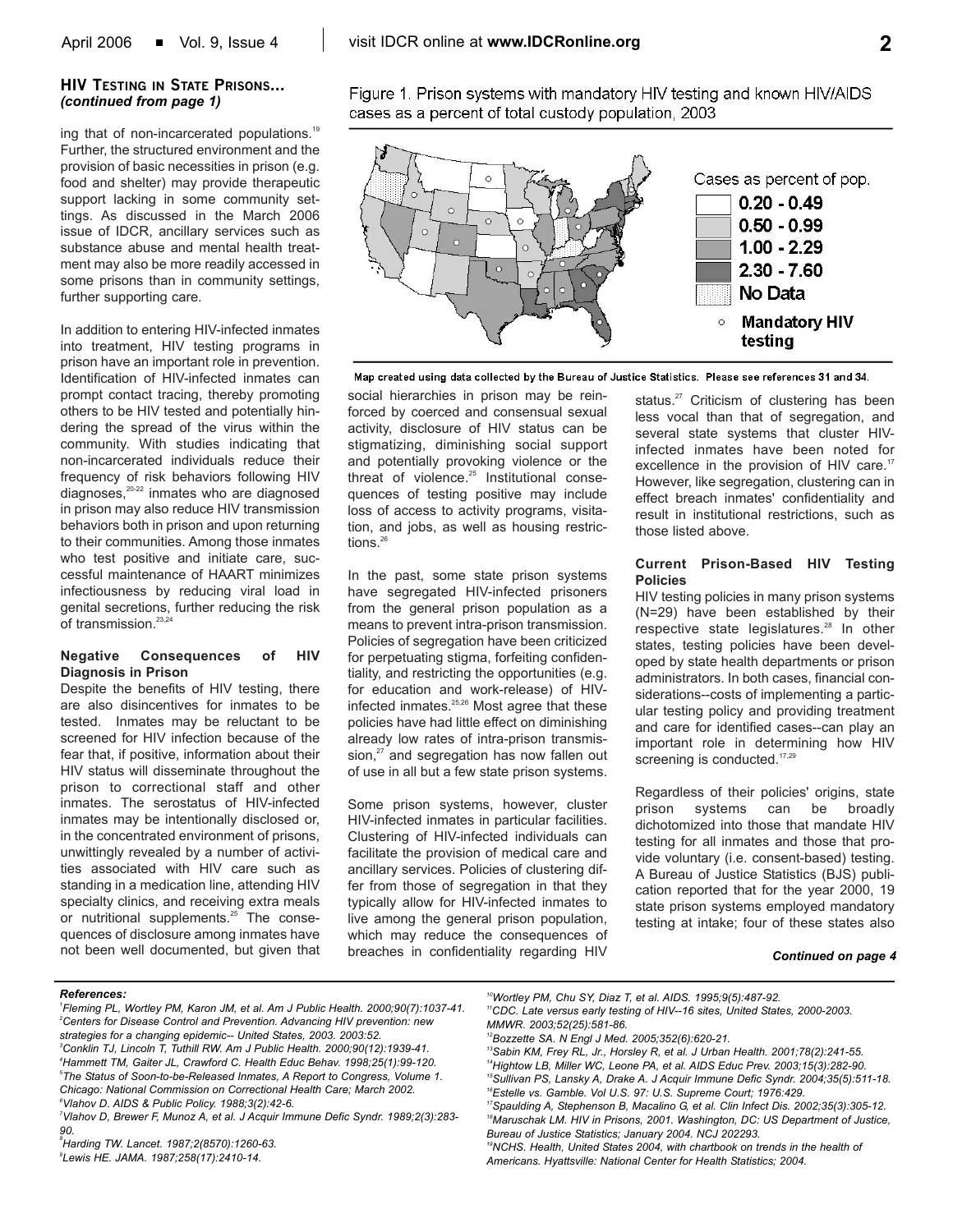# **LETTER FROM THE EDITOR**

Dear Corrections Colleagues,

An upside of incarceration is the opportunity it affords to conduct critical health screening among individuals who may have had little prior access to or utilization of basic health care. Evaluation and testing for conditions that are prevalent among those who are incarcerated - including infections transmitted sexually or via injection drug use - is obviously wise and yields benefits not only to the individual but also to the communities to which they return. Converging data suggest that detection of HIV infection earlier rather than later improves clinical outcomes and reduces secondary transmission of the virus, leading many to advocate for broader HIV screening in the general population as well as in settings with higher prevalence of HIV infection such as jails and prisons. However, how to effectively and ethically identify inmates who are HIV-infected so that appropriate care and counseling can be implemented is a challenge states have approached differently. Unfortunately, there has been little in the way of scientific data to inform these various approaches.

In this issue, Rosen and colleagues tackle the thorny issue of screening for HIV infection in prison. They review the available data regarding current screening practices in U.S. prisons and objectively describe the debate regarding mandatory versus voluntary HIV testing. Their comprehensive and informative article will be valuable to any correctional health care provider involved in deciding how best to detect HIV in his or her prison system as well as the rest of us who must live with these decisions. With this review, readers should be able to describe the major HIV screening methods used in state prisons and their potential advantages and disadvantages.

A real-world perspective on HIV screening is provided by brief reports from Joe Bick and John May who describe their own experiences screening for HIV infection among inmates in California and Florida, respectively. These articles are complemented by a guide to HIV counseling and testing prepared by Carol Browning, a nurse at the Rhode Island Department of Health with extensive experience conducting HIV screening.

The HIV testing debate provokes passionate responses, but informed decision making is called for. As Rosen and colleagues conclude, more research is needed to identify what works and what does not and in which setting. The issue of IDCR you hold in your hands (or read on your screens) was written by experts in this field and, I hope, will provide a balanced view that will inform your own decisions on how best to effectively and ethically screen for HIV.

As always, please feel free to send letter to the editor, comments and suggestions to me at wohl@med.unc.edu.

Thanks,

David Alain Wohl, MD

#### *Cover Artwork "Spring Fig Tree"*

*Woodcut print by Eric Avery. M.D. Reprinted with the artist's permission. For more information on Dr. Avery's art please see http://www.docart.com*

## **Subscribe to IDCR**

Fax to **617-770-3339** for any of the following: *(please print clearly or type)*

Yes, I would like to add/update/correct (circle one) my contact information for my complimentary subscription of IDCR fax/email newsletter.

Yes, I would like to sign up the following colleague to receive a complimentary subscription of IDCR fax/email newsletter.

Yes, I would like my IDCR to be delivered in the future as an attached PDF file in an email (rather than have a fax).

| NAME:                       |                                                           | <b>FACILITY:</b> |                                                           |                                  |
|-----------------------------|-----------------------------------------------------------|------------------|-----------------------------------------------------------|----------------------------------|
| <b>CHECK ONE:</b>           |                                                           |                  |                                                           |                                  |
| O Physician<br>O Pharmacist | O Physician Assistant<br>◯ Medical Director/Administrator |                  | ○ Nurse/Nurse Practitioner<br>○ HIV Case Worker/Counselor | O Nurse Administrator<br>○ Other |
| ADDRESS:                    |                                                           | CITY:            |                                                           | $STATE:$ $\longrightarrow$ ZIP:  |
| FAX:                        |                                                           | PHONE:           |                                                           |                                  |
| FMAII:                      |                                                           |                  |                                                           |                                  |

### **Faculty Disclosure**

In accordance with the Accreditation Council for Continuing Medical Education Standards for Commercial Support, the faculty for this activity have been asked to complete Conflict of Interest Disclosure forms. Disclosures are listed at the end of articles. All of the individual medications discussed in

this newsletter are approved for treatment of HIV and hepatitis unless otherwise indicated. For the treatment of HIV and hepatitis infection, many physicians opt to use combination antiretroviral therapy which is not addressed by the FDA.

#### **Associate Editors**

Rick Altice, MD *Yale University AIDS Program*

David Paar, MD *Associate Professor of Medicine, University of Texas, Medical Branch*

Dean Rieger, MD *Officer/Corporate Medical Director, Correct Care Solutions*

Karl Brown, MD, FACP *Infectious Disease Supervisor PHS-Rikers Island*

> Ralf Jürgens *Consultant*

Joseph Paris, PhD, MD, FSCP, CCHP *Medical Director, Georgia Dept. of Corrections*

Lester Wright, MD, MPH *Chief Medical Officer, New York State Dept. of Correctional Services*

William Cassidy, MD *Associate Professor of Medicine, Louisiana State University Health Sciences Center*

Bethany Weaver, DO, MPH *Acting Instructor, Univ. of Washington, Center for AIDS and STD Research*

David Thomas, MD, JD *Professor and Chairman, Division of Correctional Medicine NSU-COM*

#### **Editorial Board**

Neil Fisher, MD *Medical Director, Chief Health Officer, Martin Correctional Institute*

Lynn Taylor, MD *Assistant Professor of Medicine, Brown University School of Medicine, The Miriam Hospital*

Michael Poshkus, MD *Medical Program Director, Rhode Island Department of Corrections*

Louis Tripoli, MD, FACFE *Vice President of Medical Affairs, CMS Correctional Medical Services*

Josiah Rich, MD *Associate Professor of Medicine and Community Health Brown University School of Medicine*

> Steven F. Scheibel, MD *Regional Medical Director Prison Health Services, Inc*

Barry Zack, MPH *Executive Director, Centerforce*

Eric Avery, MD

Michelle Gaseau *The Corrections Connection*

**Layout** Derek O'Brien *The Corrections Connection*

**Distribution** Screened Images Multimedia

> **Managing Editor** Sara Tedeschi *IDCR*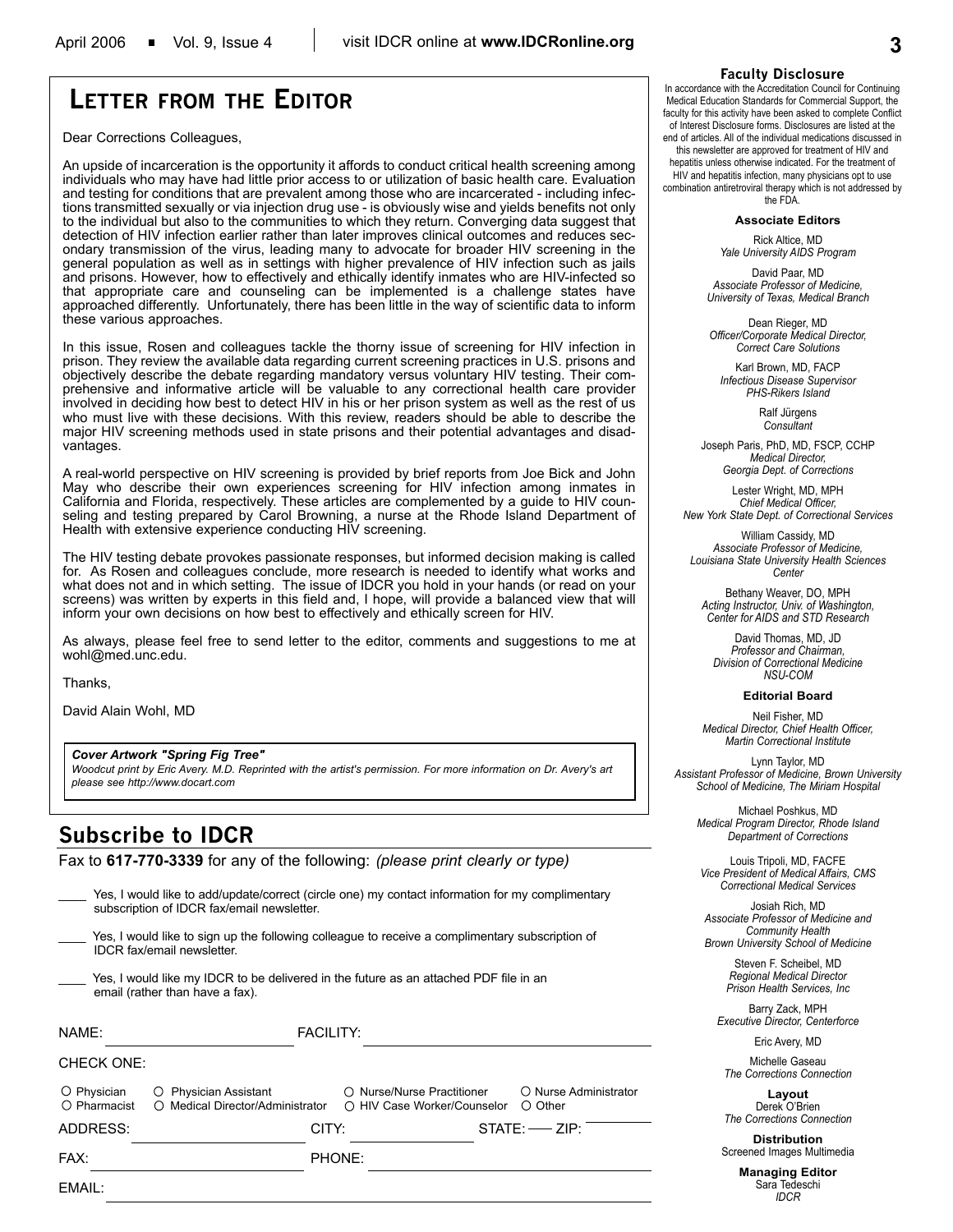## **HIV TESTING IN STATE PRISONS...** *(continued from page 2)*

mandated testing upon release.<sup>31</sup> The other 31 prison systems implemented voluntary HIV testing, with most of these systems providing opportunities for testing upon entry. At the time of the survey, four state systems with voluntary testing--Texas, Florida, New Yorkand California--contained about half of the nation's known HIV-infected prison population.<sup>31</sup>

Since the 2000 survey, the Texas $32,33$  and Florida<sup>34,35</sup> prison systems have changed testing policies and now mandate HIV testing for all inmates preceding their release; California is considering such a policy. Other state systems to change testing policies since 2000 include Michigan, which switched from voluntary to mandatory testing,<sup>36</sup> and Nevada, which switched from mandatory to voluntary testing<sup>34</sup> (see Figure 1 which reflects data from 2003).

Voluntary testing can be offered in many different ways. In most systems inmates must request to be tested ("opt-in" testing) whereas in a few states, inmates are routinely provided testing unless they actively refuse ("opt-out" testing). Also, testing may target particular populations: 11 of the 31 systems with voluntary testing in 2000 specifically targeted "high risk" inmates<sup>31</sup> (e.g. injection drug users, commercial sex workers) for HIV testing. As such, prison systems with policies of voluntary HIV testing encourage testing to different degrees. Not unexpectedly, the rates of HIV testing in prisons with voluntary testing vary widely  $(39-71\%)$ .  $37,38$ 

Some systems have different testing strategies depending on inmate status. For example, Rhode Island, which has a single correctional facility that serves as both the state's prison and jail, provides routine optout testing to arrestees. If convicted, inmates who refused testing at arrest undergo mandatory testing.<sup>39</sup> Texas routinely tests inmates as they enter the prison system and mandates testing of all inmates upon release.

cies, most prisons test inmates under the following circumstances: at an inmate's request; if clinically indicated; upon involvement in an incident, such as a fight with blood exposure; and by court order, $31$  particularly for crimes of a sexual nature and sometimes for those that involve injection drug use. Testing under these circumstances, however, likely represents only a small proportion of all tests performed.

### **Mandatory HIV Testing**

Of all the testing strategies, mandatory testing offers the greatest opportunity to diagnose HIV-infected inmates. The American Medical Association (AMA) endorsed mandatory HIV testing of prison inmates in 1987.40 More recently, Braithwaite and Arriola endorsed mandatory testing for inmates provided such testing is conducted in a non-prejudicial manner and adequate treatment and follow-up resources are available.<sup>41</sup> However, guidelines from the American Public Health Association (APHA) suggest that mandatory testing of inmates is inappropriate, and the World Health Organization (WHO) deems mandatory HIV testing in prison unethical and ineffective.<sup>42,43</sup>

Arguing against mandatory testing, critics cite the inability to preserve confidentiality in prison $25$  and the discrimination and stigmatization that HIV-infected prisoners have historically endured, particularly as a result of segregation.<sup>26</sup> Further, some feel that mandatory testing diminishes inmates' opportunities to engage in thoughtful counseling about risk behaviors since testing will be conducted regardless of whether an inmate deems it necessary.<sup>44</sup>

A study by Varghese and Peterman projected the number of HIV cases averted by providing counseling and testing (CT) in prison.<sup>45</sup> The results indicated that in lowprevalence settings  $(≤1%)$ , the majority of averted cases (80%) resulted from seronegative inmates reducing their likelihood of acquiring HIV following CT; only 20% of cases were averted because newly diagnosed inmates reduced their potential risk of transmission following CT. Although this study was based on a number of assumptions, it implied that in prisons with

a low prevalence of HIV, prisons requiring mandatory testing without (or with insufficient) counseling might be less effective at averting future cases of HIV than prisons that provide widespread counseling. It is noteworthy that in 2003, 13 of the 20 prison systems with mandatory testing had prevalence estimates of  $1\%$  or less. $3\%$ 

#### **Voluntary "Opt-In" HIV Testing**

Voluntary testing wherein the individual must consent (i.e. opt in) to HIV testing may preserve inmates' autonomy, but existing literature, though dated, suggests that a substantial proportion of infected inmates remain undetected in systems with voluntary testing. Rates of HIV infection determined by seroprevalence studies exceeded rates of infection determined by voluntary testing in the Maryland, California, Illinois, New Jersey<sup>47</sup> Wisconsin<sup>48</sup> and Oregon<sup>49</sup> state prison systems. Studies in the Maryland<sup>50</sup> and Wisconsin<sup>48</sup> state prison systems, for example, reported that rates of HIV infection among those tested in blinded studies were twice that of volunteer testers. In Wisconsin, 31% (8/26) of all HIV-infected inmates declined to be tested, and in Maryland 66% (134/204) of all HIV-infected inmates declined testing.

Unlike testing for other communicable infections, before testing for HIV infection, healthcare providers are required to counsel patients about risk behaviors and obtain written informed consent. Although these procedures were initiated to lessen potential, negative psychosocial repercussions of testing HIV-positive, some argue that they create undue obstacles for testing, including additional time spent conducting the counseling and paperwork. Further, because the written consent process is unique to HIV, it may in fact further perpetuate stigma associated with being tested.<sup>51</sup>

Additionally, identification of patients at risk for HIV infection who should be offered testing can be challenging. Patients are often reluctant to disclose behaviors related to transmission, and providers can be poor at eliciting information about these behaviors. Although approximately one-third of state prison systems with voluntary testing *Continued on page 5*

Regardless of mandatory or voluntary poli-

#### *References (Cont.):*

*20Weinhardt LS, Carey MP, Johnson BT, et al. Am J Public Health. 1999;89(9):1397- 1405.*

*27Bartlett JG, Tripoli LC, Rappaport ES, Ruby W. HIV in Corrections. July 1, 2000.*

*<sup>21</sup>Wolitski RJ, MacGowan RJ, Higgins DL, et al. AIDS Educ Prev. 1997;9(3 Suppl):52-67.*

*<sup>22</sup>Kamb ML, Fishbein M, Douglas JM, Jr., et al. JAMA. 1998;280(13):1161-67. 23CDC. Guidelines for Using Antiretroviral Agents Among HIV-Infected Adults and Adolescents: Recommendations of the Panel on Clinical Practice for Treatment of*

*HIV. MMWR. 2002;51(RR07)(1). 24Quinn TC, Wawer MJ, Sewankambo N, et al. N Engl J Med. 2000;342(13):921-29.*

*<sup>25</sup>De Groot AS, Hammett TM. The AIDS Reader. May/June 1996:78-87. 26Kantor E. HIV Transmission and Prevention in Prisons. Available at:*

*http://www.hivinsite.org/InSite?page=kb-07-04-13#S8X. Accessed Jan 4, 2006.*

*Available at: http://cm-institute.org/hivin.htm. Accessed December 22, 2005. 28Barron P, Staff of Journal 13. Law and Sexuality: A review of lesbian, gay, bisexual and transgender legal issues. 2004;13(1):1-604.*

*<sup>29</sup>HIV testing of state prisoners not mandatory. Indianapolis Star. Oct 24, 2001.*

*<sup>30</sup>Paltiel AD, Weinstein MC, Kimmel AD, et al. N Engl J Med. 2005;352(6):586-95. 31Maruschak LM. HIV in Prisons, 2000. Washington, DC: US Department of Justice, Bureau of Justice Statistics; October 2002. NCJ 196023.*

*<sup>32</sup>West M. Inmates to take HIV test before release. The Daily Texan. June 21, 2005. 33Stanford S. Personal Communication with HIV Program Coordinator, Texas Department of Criminal Justice; 2006.*

*<sup>34</sup>Maruschak LM. Personal communication, unpublished table, Bureau of Justice Statistics: Circumstances under which inmates were tested for the antibody to the human immunodeficiency virus, by jurisdiction, 2003; 2006.*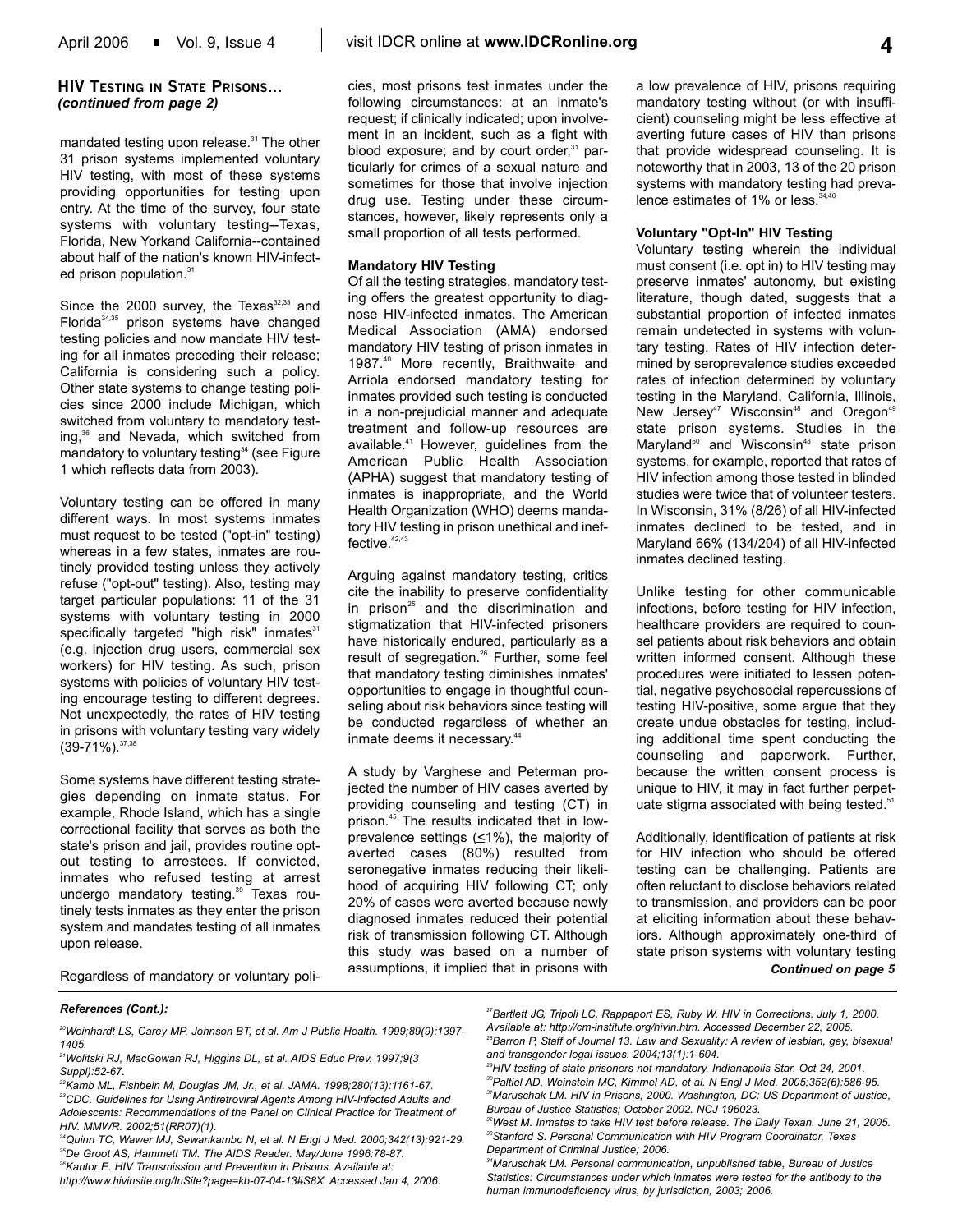## **HIV TESTING IN STATE PRISONS...** *(continued from page 4)*

specifically target "high risk" inmates, the definition of "high risk" has not been well defined and likely varies across, and perhaps within, state prison systems. Several studies have identified factors associated with HIV infection among inmates, but the extent that these factors have been used to screen inmates--and their ability to identify new infections--has not, to our knowledge, been documented. Without validation, targeted testing may divert prevention and testing resources away from inmates at risk for infection.

### **Routine or Voluntary "Opt-Out" Testing**

Recommendations for routine testing, both in community and correctional populations, have been gaining support over the last several years.<sup>51,17,52</sup> In community settings, the proportion of those tested as a routine part of medical care is on the rise.<sup>53</sup> The CDC's revised HIV testing guidelines, released in 2001, and its 2003 initiative, "Advancing HIV Prevention," both recommend that routine testing be offered in settings with prevalence estimates of  $\geq 1\%$ , including correctional settings that fit this prevalence criterion.<sup>2,54</sup> A technical addendum to the 2003 initiative recommends routine testing in prisons without reference to the 1% prevalence cut-off.<sup>55</sup>

Unlike voluntary opt-in testing, routine optout testing (i.e. conducting HIV screening unless the individual refuses to be tested) does not depend on patients' self-disclosure of risky behaviors. It may help to normalize the testing process and decrease test-associated stigma, increasing acceptance of offered testing and potentially increasing new diagnoses. To further promote acceptability, some suggest that routine testing should be offered with minimal pre-test counseling; extensive counseling

and services would be available for those testing positive.<sup>51</sup>

The provision of routine HIV testing in the Rhode Island Department of Corrections has had a substantial impact on detecting infected individuals in that state. From 1989-1999, diagnoses among prison inmates constituted 33% of all new HIV diagnoses in Rhode Island.<sup>39</sup> While this proportion includes convicted inmates who undergo mandatory testing, 90% of inmates accepted routine testing upon entry.<sup>17</sup>

Some inmate advocates suggest that optout testing conducted in prison, an inherently punitive environment, is coercive by nature and akin to mandatory testing.<sup>5</sup> Corrections-based providers in Rhode Island counter that testing is not coercive, but rather is well-accepted among inmates because it is coupled with comprehensive, prison-based treatment programs.<sup>52</sup> In support of this argument, a study of released Rhode Island inmates found that 77% of respondents endorsed HIV testing.<sup>57</sup> Despite most respondents' endorsement of testing, the high rates of acceptance raise questions about inmates' autonomy; in two community-based studies of routine HIV testing, acceptance rates were 37%<sup>58</sup> and 40%,<sup>59</sup> well below the 90% acceptance rates among Rhode Island inmates. However, in the Texas correctional system, which incarcerates more inmates than any other system in the United States,<sup>46</sup> refusal of routine testing at intake has been reported as less than  $1\%$ .<sup>32</sup>

#### **Future Research and Evaluation of HIV Testing Policies**

A variety of HIV testing policies are practiced in state prisons across the U.S. Each of these policies appears to have different implications for the protection of inmate rights (i.e. autonomy, confidentiality, and

access to care) and for prevention of disease transmission in community settings. However, our understanding of these different policies is incomplete, based on anecdotal information and extrapolated from non-prison populations. The application of similar polices may vary greatly by state prison system and by prison. To truly evaluate these programs in regard to their impact on inmate rights and public health, we propose that the following areas be assessed:

- Congruity between testing policies and their applications
- Costs of testing, counseling and prevention programs
- Inmate, provider and system charactecistics associated with uptake of HIV testing in systems with voluntary testing
- Efficacy of counseling on the acceptance of HIV testing and the reduction of inmate risk behaviors
- The roles of confidentiality and stigma in acceptance of testing
- Psychosocial and physical (e.g. disease-related morbidity, target of assault) consequences of testing positive in prison
- Utility of targeted testing
- Availability of and access to services following release

To our knowledge, only the last of these areas has received any attention. These evaluations could be couched as part of larger assessments of medical care in prison. Although there is certainly a disincentive for prisons to document their own lapses in care, a necessary first step to improving medical care and promoting public health through the prison system is to take a sober look at the services provided. Prison health care experts should work with governmental agencies to develop and implement these evaluations.

*35Florida Department of Health. Florida HIV/AIDS Corrections Initiatives:*

*Comprehensive Summary, July 2005. Available at: http://www.doh.state.fl.us/disease\_ctrl/aids/corrections/Comprehensive\_Corrections\_Report\_2005.pdf. Accessed March 2, 2006.*

*36Michigan Department of Corrections. Testing. Available at:*

*46Maruschak LM. HIV in Prisons, 2003. Washington, DC: US Department of Justice, Bureau of Justice Statistics; October 2005. NCJ 210344.*

*50Behrendt C, Kendig N, Dambita C, et al. Am J Epidemiol. 1994;139(9):918-26. 51Beckwith CG, Flanigan TP, del Rio C, et al. Clin Infect Dis. 2005;40(7):1037-40. 52Boutwell A, Rich JD. Clin Infect Dis. 2004;38(12):1761-63.*

*53Inungu JN, Quist-Adade C, Beach EM, et al. AIDS Read. 2005;15(1):35-8, 42.*

*56Walker J, Sanchez R, Davids J, et al. Clin Infect Dis. 2004;40:319.*

*References (Cont.):*

*http://www.michigan.gov/corrections/0,1607,7-119-9741\_9742-23414--,00.html. Accessed March 2, 2006.*

*<sup>37</sup>Kassira EN, Bauserman RL, Tomoyasu N, et al. J Urban Health. 2001;78(2):256- 63.*

*<sup>38</sup>Cotten-Oldenburg NU, Jordan BK, Martin SL, et al. AIDS Educ Prev. 1999;11(1):28-37.*

*<sup>39</sup>Desai AA, Latta ET, Spaulding A, et al. AIDS Educ Prev. 2002;14(5 Suppl B):45- 52.*

*<sup>40</sup>Board of Trustees Report. Prevention and control of Acquired Immunodeficiency Syndrome. An interim report. JAMA.1987;258(15):2097-2103.*

*<sup>41</sup>Braithwaite RL, Arriola KR. Am J Public Health. 2003;93(5):759-763.*

*<sup>42</sup>Standards for Health Services in Correctional Institutions. 3rd ed. Washington, DC: American Public Health Association; 2003.*

*<sup>43</sup>UNAIDS. WHO guidelines on HIV infection and AIDS in prisons. Geneva: Joint United Nations Programme on HIV/AIDS; September 1999.*

*<sup>44</sup>de Boer B. HIV testing in the USA. Avert.org. February 1, 2006. Available at: http://www.avert.org/hiv-testing-usa.htm. Accessed March 3, 2006.*

*<sup>45</sup>Varghese B, Peterman TA. J Urban Health. 2001;78(2):304-12.*

*<sup>47</sup>Hammett TM, Harmon P, Maruschak LM. 1996-1997 Update: HIV/AIDS, STDS, and TB in Correctional Facilities. Washington, DC: US Department of Justice, Office of Justice Programs; July 1999. NCJ 176344.*

*<sup>48</sup>Hoxie NJ, Chen MH, Prieve A, et al. WMJ. 1998;97(5):28-31.*

*<sup>49</sup>Andrus JK, Fleming DW, Knox C, et al. Am J Public Health. 1989;79(7):840-42.*

*<sup>54</sup>CDC. Revised Guidelines for HIV Counseling, Testing, and Referral, and Revised Recommendations for HIV Screening of Pregnant Women. 2001;50(RR-19). 55CDC. Advancing HIV prevention: Interim Technical Guidance for Selected Interventions. 2003.*

*<sup>57</sup>Ramratnam B, Rich JD, Parkh A, et al. Journal of Correctional Health Care. 1997;4(2):155-64.*

*<sup>58</sup>Walensky RP, Losina E, Malatesta L, et al. Am J Public Health. 2005;95(1):71-3. 59CDC. Routinely recommended HIV testing at an urban urgent-care clinic-- Atlanta, Georgia, 2000. MMWR. 2001;50(25):538-41.*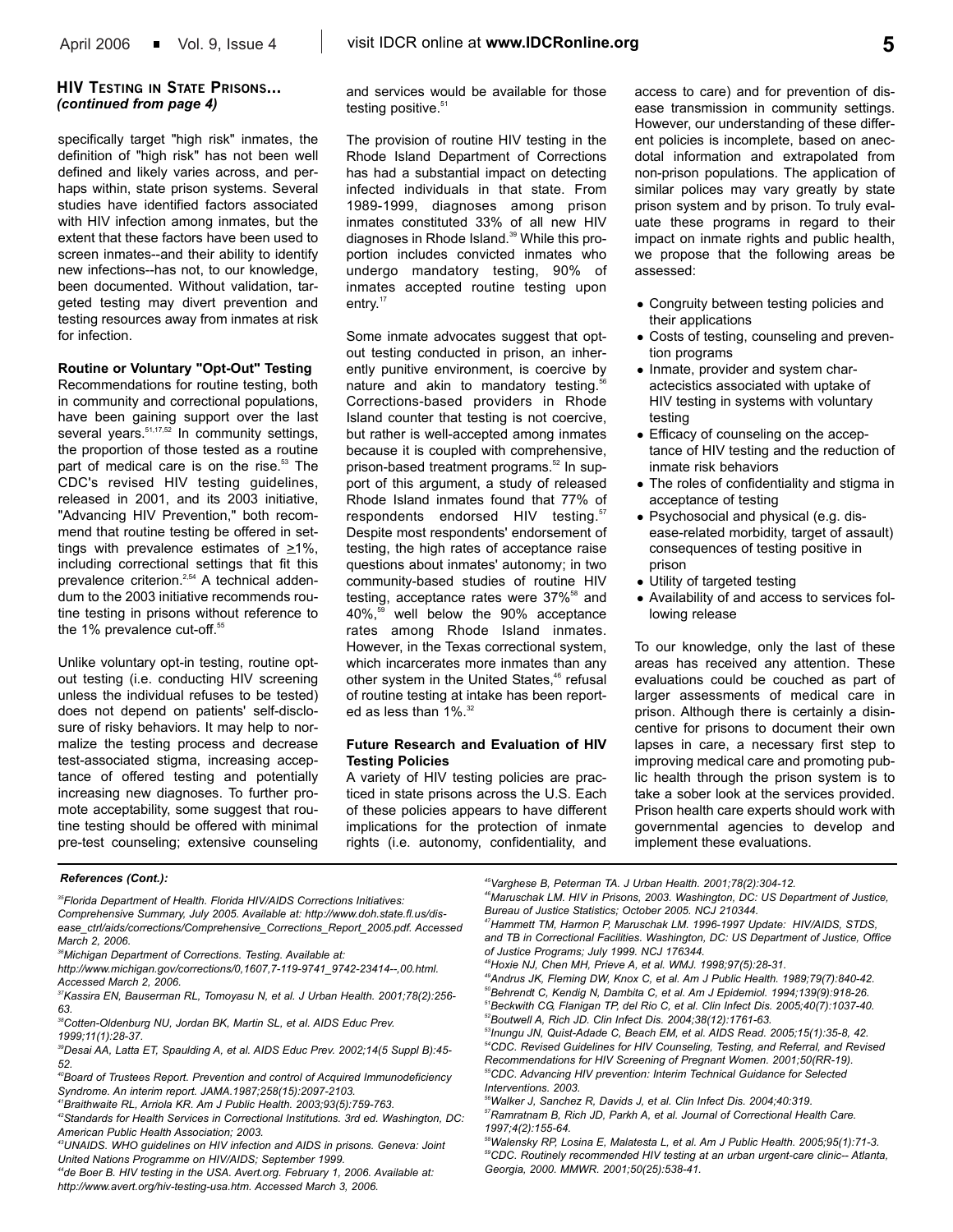# **SPOTLIGHT: HIV TESTING IN CORRECTIONAL SETTINGS: A TALE OF TWO STATES**

## **HIV TESTING WITHIN THE CALIFORNIA DEPARTMENT OF CORRECTIONS: CHALLENGES, SUCCESSES, AND LESSONS LEARNED**

*Joseph Bick, MD*

*Chief Medical Officer, California Medical Facility, California Department of Corrections*

The California Department of Corrections and Rehabilitation (CDCR) is the largest criminal justice system in this country, with more than 168,000 inmates and another 140,000 on parole.<sup>1</sup> The CDCR currently does not routinely mandate HIV testing of all inmates. Specific situations in which HIV testing is required include when the commitment offense involves certain sex crimes and/or the inmate has been responsible for causing the transmission of blood or other body fluids on, upon, or through the skin or mucous membranes of another person. A bill currently under debate in the California State Assembly would require the CDCR to test all paroling inmates for HIV at some point in the 60 days before their release.<sup>2</sup>

Blinded serostudies of blood collected from incoming CDCR prisoners were performed by the California Department of Health Services in 1996 and 1999, yielding HIV seroprevalence rates of 1.5 and 2.5%, respectively.3 Applying these prevalence data to today's population would yield between 2,500-4,300 HIV-infected persons among the 168,000 individuals who are currently incarcerated. By contrast, the CDCR is aware of only approximately 1,300 HIV-infected prisoners. It is not clear how many of these patients do not know their HIV status as opposed to those who are aware but do not disclose this information to prison medical staff. Numerous serious disincentives to divulging HIV status exist within the CDCR including:

- Restrictions on job assignments
- Limitations on potential housing sites
- Decreased educational opportunities
- Prolonged sentences if restricted from work-release programs
- A prohibition against conjugal visiting

• Different punishments for in-custody infractions (those who are known to be HIV-infected are subject to harsher punishments if they are found guilty of being involved in the willful exchange of body fluids.)

Furthermore, there are a plethora of laws in California that may serve to dissuade individuals from disclosing their HIV status.<sup>4</sup> Among these are:

**Health and Safety Code (HSC) 121015:** Permits a treating physician to disclose a person's HIV status to a spouse and any person reasonably believed to be the sexual or needle-sharing partner of the individual.

**HSC 120291:** States that if an individual is known to know that he/she is HIV-infected and engages in unprotected sex, he/she can be charged with a felony.

**HSC 121070:** Requires medical personnel to disclose the HIV status of all inmates to the "officer in charge" of the detention facility who is then required to notify all employees and volunteers who may have direct contact with the inmate.

**Penal code (PC) 12022.85:** Increases by three years the sentence of those convicted of rape, unlawful sodomy or oral copulation if the defendant knew he was HIV-infected at the time of the offense.

**PC 1202.6:** Requires those convicted of prostitution to be tested for HIV.

**PC 647: Elevates any subsequent prostitu**tion conviction among those known to be HIV-infected from a misdemeanor to a felony.

**PC 7520:** Directs correctional officials that they must notify parole and probation officers when an HIV-infected inmate is released.

**PC 7521:** Allows parole and probation officers to inform the spouse of paroling inmates of their HIV status.

Currently the CDCR encourages voluntary HIV testing of all at-risk inmates. However, it is clear that many inmates do not request or accept this testing and others do not have it offered to them. As a result, many of those who are HIV-infected do not benefit from earlier diagnosis and treatment - welldescribed to improve outcomes.<sup>5,6</sup> In California, pre-test counseling and informed consent are required by HSC 120990. One recent study within the CDCR demonstrated that offering routine, one-toone HIV counseling to all incoming inmates doubled the acceptance of voluntary HIV testing. $<sup>7</sup>$  This study also concluded that a</sup> significant percentage of high-risk individuals had never previously been tested for HIV, and that offering multiple testing modalities (blood, urine, oral fluid) can increase the number of individuals who choose to test. A follow-up study is being undertaken to further evaluate those who elect to not test to identify information that may be useful in improving the number of inmates who elect to learn their HIV serostatus.

Clearly, there is a need to minimize the disincentives that currently exist for HIV testing and disclosure of HIV seropositivity within the correctional setting. Those diagnosed earlier in the course of infection may be more likely to prevent the development of opportunistic infections and malignancies, and less likely to transmit infection to others. Improving the number of inmates who voluntarily test for HIV has the potential to benefit both inmates and the communities to which most of them will one day return.

## **RAPID HIV TESTING AT THE BROWARD COUNTY JAIL, FLORIDA**

*John P. May, MD Armor Correctional Health Services*

*Mark Welch, Medical Student NOVA Southeastern College of Osteopathic Medicine*

*Rosemary Jackson, MD, MPH Medical Director, Broward County Jail, Armor Correctional Health Services*

The Broward County Jail in South Florida is

one of four nationwide sites participating in a Centers for Disease Control and Prevention (CDC) demonstration project, Rapid HIV Testing of Inmates in Short Stay Correctional Facilities. The RAPID (Reducing AIDS Prevalence in Detention) Project is a collaborative effort between the Broward County Health Department, the Florida Department of Health, the Broward Sheriff's Office, and Armor Correctional Health Services. The RAPID team, a staff of four, provides voluntary rapid HIV testing

utilizing the OraQuick HIV-1/2 test kit, prevention counseling, and referrals to postrelease care and services to Broward County jail inmates. The opportunity for voluntary HIV testing and counseling is provided at no charge to inmates during the initial health assessment or by request through sick call. Individuals who test positive for HIV infection receive post-test counseling, medical treatment, preventive health care, transmission prevention counseling, and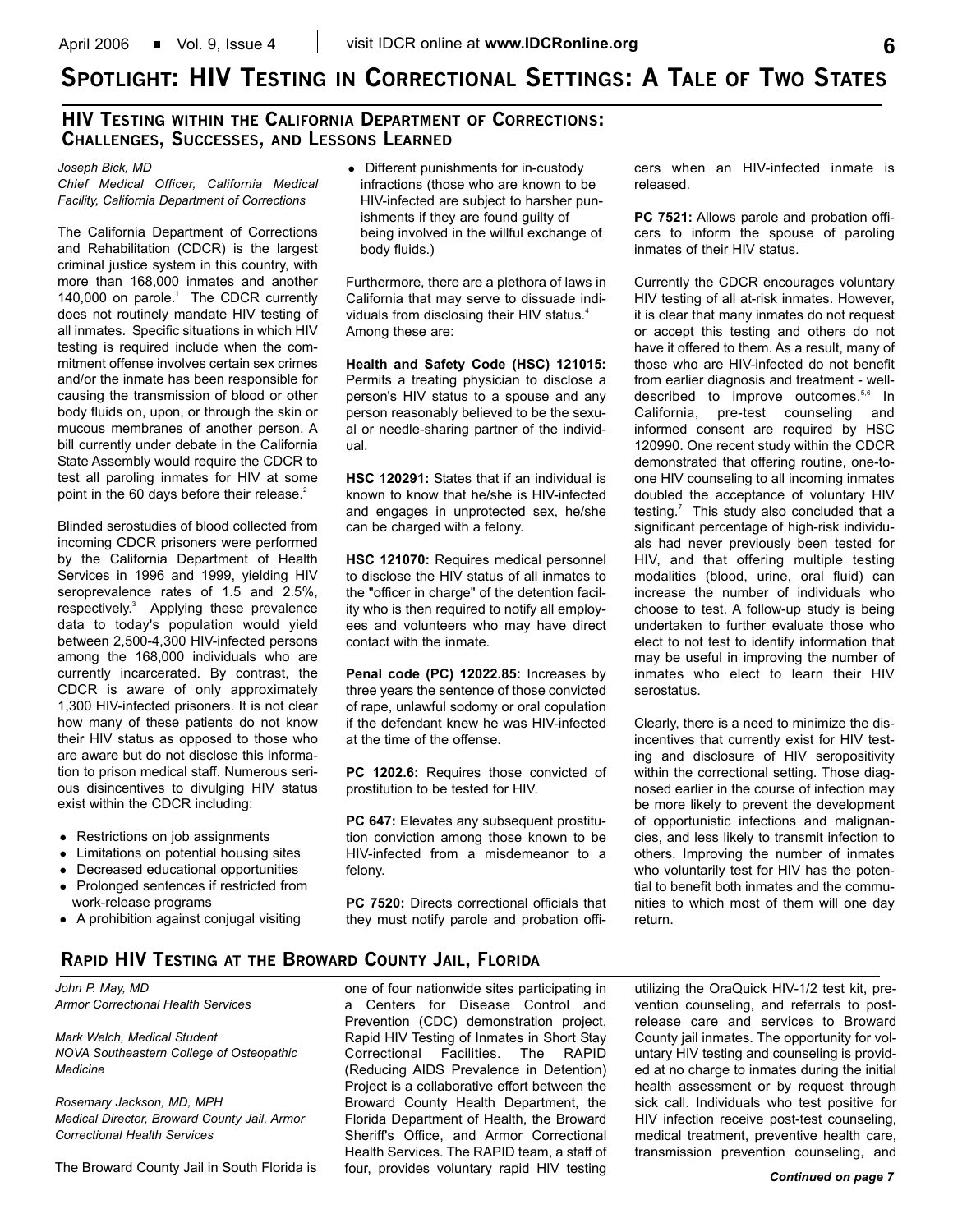## **SPOTLIGHT...** *(continued from page 6)*

are linked to case management and discharge planning through the health department's on-site Jail Release Linkage Project.

The project began testing in January 2004. As of March 2006, the RAPID team had provided testing and counseling to more than 10,000 inmates. Most of those approached agreed to the HIV screening and many inmates reported that they would not have gotten tested if they had not been offered the test in jail or if they would have had to return for the results.

A medical and correctional record review was conducted of persons newly identified as HIV-infected through the RAPID Project from March 2004 through April 2005. During the 13 month period, 62 (0.8%) previously unknown HIV infections were found among 7,403 tested. The average age of those infected was 35.8 years (range 20-64). Those newly identified had an average of 6.7 prior incarcerations, with a range of 1- 24 prior admissions to the jail. The criminal charges of inmates newly identified with HIV were drug offenses (41%); violations of probation (25%); many related to illicit substance use; theft or burglary (14%); assault (9%); or other (11%). Most (72%) were released from the jail on a bond, probation, or time-served sentence. Some (23%) were transferred to a state prison or another jail facility. Five percent were admitted to a court-ordered drug-treatment program.

The average length of stay for those newly identified was 81 days, although most (53%) were released in less than 30 days after their test result. Latent tuberculosis infection was present in 20% of the patients. Because of the limited length of stay for most inmates, many were released from the jail before completing their comprehensive health assessment and laboratory testing. Of those remaining in the jail long enough to complete the laboratory testing, one third (33%) had CD4+ T-cell counts less than 200 cells/mm3. Of these, and others eligible for antiretroviral treatment based on clinical criteria, few (6 patients) remained in the jail long enough to initiate a program of antiretroviral treatment. None of the newly identified patients required hospitalization during the review period. On the other hand, one inmate who chose not to have HIV testing and with no known history of HIV was hospitalized for an extended period and found to have HIV infection and disseminated tuberculosis.

The RAPID HIV testing project is enormously successful at the Broward County Jail. The dedication and skill of the health department and on-site staff, the support of the jail leadership, and the funding and collaboration from public and private agencies facilitates its success. The project identifies many who would otherwise not be aware of their HIV infection, including some with advanced HIV disease, and connects these individuals to medical treatment, transmission prevention counseling, and case management. While many are arrested on drugrelated offenses and the criminal court directs few to drug treatment, health department linkage to post-release medical care provides an opportunity for further intervention and treatment. Collateral costs of the project, such as on-site medical evaluations, laboratory tests, and antiretroviral treatments are not prohibitive, in part because of the limited length of stay, but also because early intervention and treatment is cost-effective particularly if hospitalizations are avoided. Because of the high rate of turnover in a jail population, rapid testing is an effective method to reach many at-risk individuals, bring care and treatment to those in need, and deliver prevention messages.

#### *References:*

*1 http://www.cdc.state.ca.us/ReportsResearch/OffenderInfoServices/WeeklyWed/TPOP1 A/TPOP1Ad060322.pdf*

*2 http://www.leginfo.ca.gov/cgi-*

*bin/usweb/postquery?bill\_number=ab\_2383&sess=CUR&house=A&template=California 3 http://www.dhs.ca.gov/ps/ooa/Reports/*

*4 http://www.dhs.ca.gov/ps/ooa/Reports/aidslaws/pdf/2616HIVAIDSLaws2005.pdf*

*152004;38(12):1761-63. 7 http://www.retroconference.org/2004/cd/Abstract/90.htm*

*based, HIV testing. Clin Infect Dis. Apr 1 2005; 40(7):1037-40. 6 Boutwell A, Rich JD. HIV infection behind bars. Clin Infect Dis. Jun*

# **HIV 101: PREVENTION COUNSELING, TESTING AND REFERRAL**

*Carol A. Browning\*, MS, RN, BC Rhode Island Department of Health's Office of HIV and AIDS*

*\*Nothing to Disclose*

HIV Prevention Counseling and Testing is routinely recommended for all clients in settings where the population is at increased behavioral or clinical risk for acquiring or transmitting HIV infection, *Continued on page 8*

*5 Beckwith CG, Flanigan TP, del Rio C, et al. It is time to implement routine, not risk-*

Stepwise Approach to HIV Counseling, Testing and Referral<sup>3</sup>

| <b>PRESTEST SESSION</b>                                                                                    |                                                                               |  |  |  |
|------------------------------------------------------------------------------------------------------------|-------------------------------------------------------------------------------|--|--|--|
| 1. Introduce yourself to the client.                                                                       | 4. Explore HIV and STD risks.                                                 |  |  |  |
| Hello my name is Mary and I will be talking with you today about your risks and<br>concerns regarding HIV. | If you were infected, how do you think you may have gotten infected?          |  |  |  |
|                                                                                                            | 5. Identify challenges to risk reduction.                                     |  |  |  |
| 2. Explain the role of the counselor.                                                                      | What do you think may have kept you from protecting yourself at the time you  |  |  |  |
| I will be working with you to help determine your risk of HIV infection from any                           | had unsafe sex/shot drugs?                                                    |  |  |  |
| previous risky behavior as well as your risk of getting infected with HIV in the                           | 6. Discuss strategies to risk reduction.                                      |  |  |  |
| future.                                                                                                    | How would you most like to reduce your risk for HIV?                          |  |  |  |
| 3. Indicate the duration and content of the session.                                                       | Tell me how you feel you could go about making the change?                    |  |  |  |
| You will probably be here about 20-40 minutes.                                                             |                                                                               |  |  |  |
| We will talk about the HIV test itself and what it means. We will see whether you                          | 7. Provide referrals.                                                         |  |  |  |
| will need to have another test because of any recent risky exposure you may                                | Who in your life do you feel is supportive of you?                            |  |  |  |
| have had that would not be picked up by the test today. Counseling regarding                               | Would you feel comfortable talking to someone about your risks and how to     |  |  |  |
| the nature of the HIV antibody test and the so called 'window period' between                              | change your risks?                                                            |  |  |  |
| exposure and detection of HIV antibodies may be appropriate to discuss.                                    |                                                                               |  |  |  |
| Discuss procedure for notification of the inmate of the test result and who else                           | 8. Address immediate questions and concerns.                                  |  |  |  |
| will be notified of the result.                                                                            | What other concerns do you have before you leave today?                       |  |  |  |
| Describe whether information discussed will be confidential and any limits of that                         | Provide information regarding who the inmate should contact if he/she has any |  |  |  |
| confidentiality.                                                                                           | other questions after the session.                                            |  |  |  |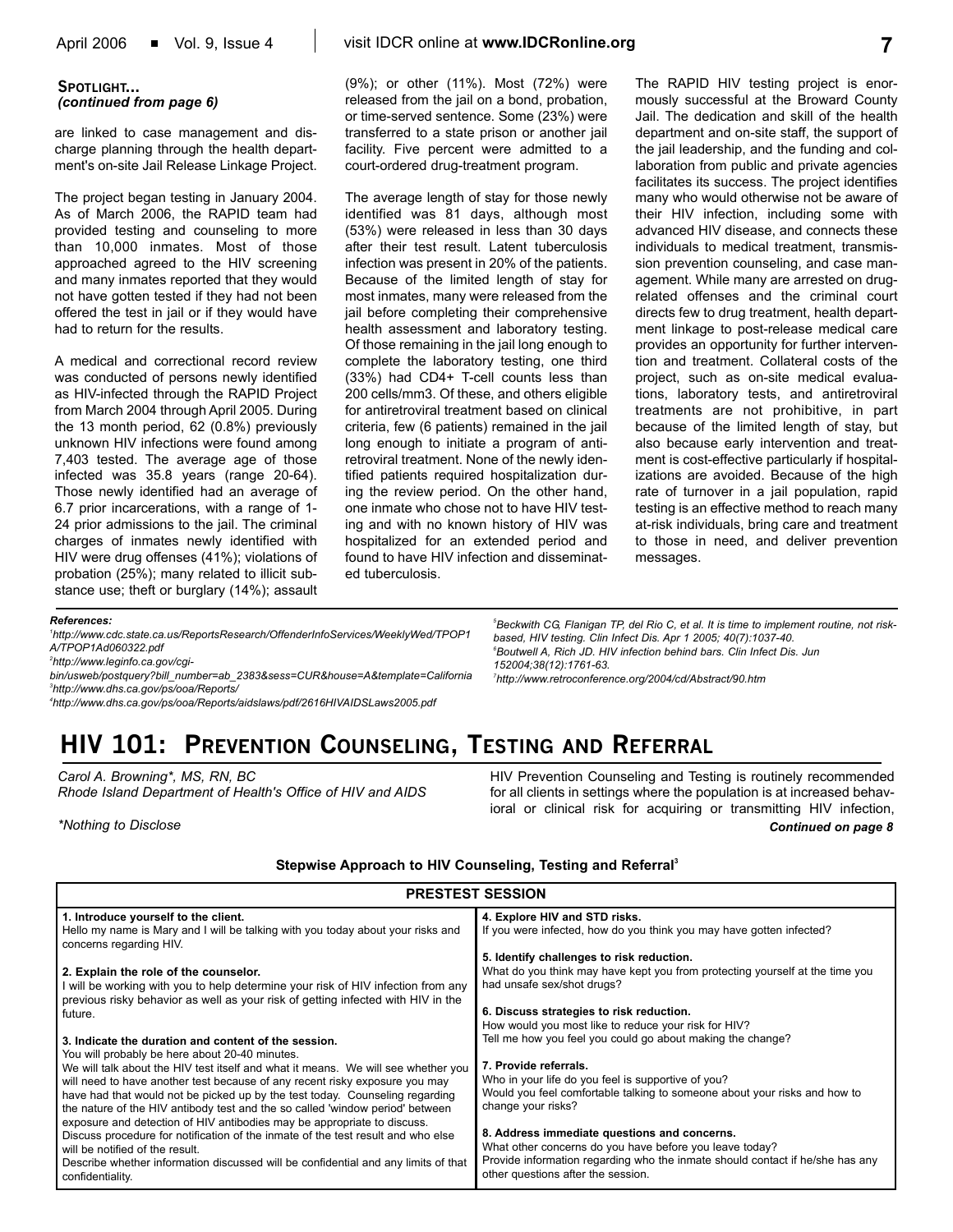## **IDCR 101...**

#### *(continued from page 7)*

regardless of setting prevalence.<sup>1</sup> HIV Prevention Counseling seeks to reduce HIV acquisition and transmission. Field specialists have identified skills and counselor characteristics that are important for effective HIV Prevention Counseling.<sup>2</sup> These skills and characteristics include some of the following:

- Belief that counseling can make a difference
- Active listening skills
- Ability to use open-ended rather than closed-ended questions
- Ability to provide a supportive atmosphere to allow trust to be built
- Comfort in discussing specific HIV risk behaviors (i.e. explicit sex or drug behaviors)

#### **PROVIDING NEGATIVE RESULTS**

#### **1. Welcome the client back.**

My name is Mary, you may remember from last time. Come in and have a seat.

## **2. State results clearly and simply.**

Your test result is negative, which means that the test did not detect evidence of HIV infection in your blood.

#### **3. Review the meaning of the results.**

This negative result means that you did not get infected with HIV from anything that happened to you within the past 3 to 6 months.

## **4. Assess the client's reaction to the result.**

What are you feeling about your negative test result?

#### **5. Note the need to retest for any recent risk behavior.**

1) For the inmate who has had a recent risk (< 3 to 6 months): You mentioned last time you had a recent exposure. You may want to consider another test 3 months from that high-risk exposure; or,

2) For the inmate who has had a risk greater than 3 to 6 months ago:

From your last session, I recall that your exposure was more than 3 to 6 months ago, therefore, you do not need to be tested again for that exposure.

**In addition to the above points consider the following where applicable:** 

### **1. Assess the client's readiness to make efforts toward safer behavior.**

- Let's talk about the plan that you made last week.
- Do you plan to use condoms/clean needles, talk to your partner about being safe, etc?
- How do you continue to remain negative for HIV?

#### **2. Provide encouragement and support for efforts.**

- It's great you were able to consider talking to your partner about being safe.
- Sounds like you made a healthy change for you.

#### **3. Identify benefits/barriers to the risk-reduction plan.**

- What will work best for you?
- What would make it easier for you?
- What is challenging to do?

#### *References:*

*1 CDC. Revised guidelines for HIV counseling, testing, and referral. MMWR 2001;50(RR-19).*

*2 Technical Expert Panel Review of CDC HIV Counseling, Testing and Referral Guidelines. February 18-19, 1999; Atlanta, Georgia.*

Additionally, providers must be willing to stay current on new counseling techniques and testing technology. Below is an abridged guide for assisting providers in providing a client-centered counseling session. An example of a statement/technique is provided for each step. For more thorough guidelines, please refer to the CDC Recommendations issued in 2001.<sup>1</sup>

Although it is unlikely that a single episode of HIV Prevention Counseling will result in the immediate and permanent adoption of safer behaviors,<sup>4</sup> client-centered HIV counseling and attendant prevention services (i.e. referral and partner notification) do contribute to the initiation and maintenance of safer behaviors. By utilizing the above steps, high-risk behaviors (and the potential for transmission) are more likely to decline when a patient undergoes personalized, interactive counseling rather than a didactic, information approach.<sup>5</sup>

### **PROVIDING POSITIVE RESULTS**

#### **1. Welcome the client back.**

My name is Mary, you may remember from last time. Come in and have a seat.

#### **2. State results clearly and simply.**

Your test result is positive, which means that at some point in your past you have been infected with HIV.

#### **3. Allow the client time to absorb the tests results.**

Counselor may want to sit quietly with the client at this time.

#### **4. Review the meaning of the results.**

This positive result means you have HIV, not necessarily that you have AIDS. Other tests can help you and your doctors understand more about the infection.

#### **5. Assess the client's reaction to the result.**

How had you thought the results would come back? Is the result surprising to you?

**6. Recognize the challenges of dealing with a positive result.** What is the most difficult thing for you to deal with right now?

**In addition to the above points consider the following where applicable:**

#### **1. Assess whom the client plans to tell of the results.**

- Do you want to tell those who care about you?
- Who you can trust?
- How do you think they will respond?
	- I will write down some support agencies that you may find helpful (if applicable).

#### **2. Review medical care available and identify medical care in community if inmate about to be released.**

- Where do you go for medical care? (if applicable)
- What do you think about going to see a specialist (provide name)?

#### **3. Identify need for referrals.**

- What is the most important thing for you to deal with first?
- What other things do you need help with?
- Do you have concerns about housing, medical issues or insurance after you are released (if applicable)?

*3 CDC. 2-Session RESPECT HIV Counseling Intervention. May 16, 2003. 4 Higgins DL, Galavotti C, O'Reilly KR, et al. Evidence for the effects of HIV antibody counseling and testing on risk behaviors. JAMA. 1991;266:2419-29. 5 Ram Stead, C. HIV Counseling, Testing and Referral: Putting revised guidelines to use. Clinician Reviews. 2003;13(11):58-64.*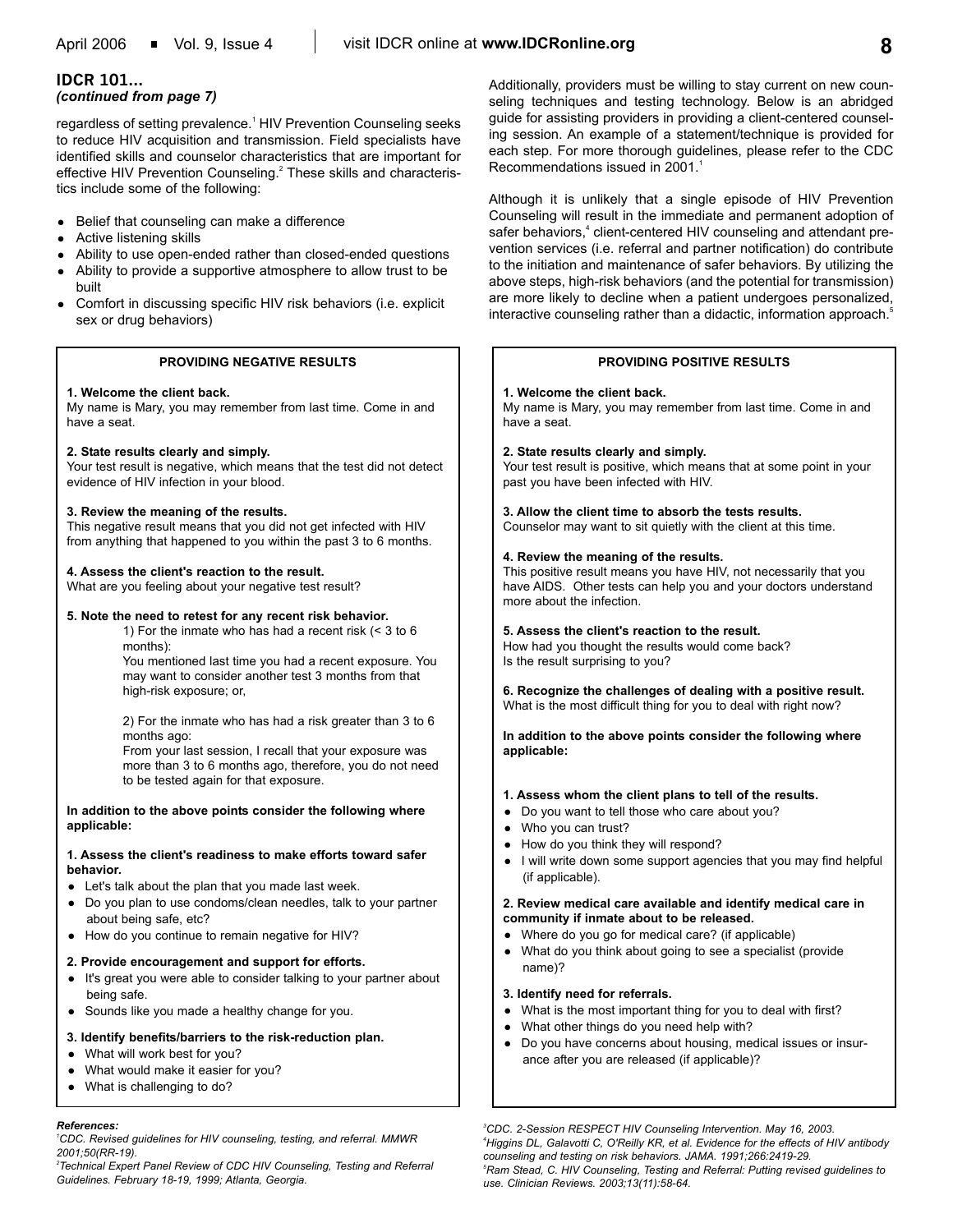## **SAVE THE DATES**

**Satellite Videoconference "Hepatitis B & C with HIV Co-infection"** April 19, 2006 12:30-2:30 EST CME-accredited webstream of last conference available online Visit: www.amc.edu/patirnt/hiv /hivconf/index.htm

**17th International Conference on the Reduction of Drug Related Harm**

April 30-May 4, 2006 Vancouver, British Columbia, Canada Visit: http://www.harmreduction2006.ca/

**American Correctional Health Services Association Conference** May 11-13, 2006 Durham, NC Visit:http://www.achsa.org/displaycommon.cfm?an=4

**Society of Correctional Physicians Semiannual Meeting**  May 13, 2006 Durham, NC Visit:http://www.corrdocs.org/e vents/events.html

**Understanding Our Patients: HIV and Women in Corrections** June 16, 2006 Moody Gardens Resort and Conference Center Galveston, Texas

#### **International Prisoner Health: Achieving International Standards in Prison Health Care** June 19-20, 2006 Tallinn, Estonia Visit:http://www.tandfevents.co m/prisonerhealth

# **NEWS AND LITERATURE REVIEWS**

#### **Prior, unprotected sex with multiple partners among young, incarcerated men**

Margolis et al. surveyed 550 men (mean age 23 years, range 18-29) in California, Mississippi, Rhode Island and Wisconsin state prisons about their HIV/STD risk behaviors prior to incarceration to identify factors associated with the men's engaging in unprotected vaginal or anal sex with two or more partners ("multiple partners") in the three months prior to incarceration. Men were asked about their sexual activity, condom use and perception of risk during the three months prior to incarceration, with two types of partners: "main" (defined as having a special emotional commitment) and "casual" (defined as lacking a feeling of commitment). They were also asked about their history of alcohol and drug use, housing status (with stable housing defined as living in a house or apartment that the participant or his friend rented), employment, access to healthcare services, and involvement in organized religion.

Seventy-one percent of the men reported multiple sex partners and 45% (n=249) reported having unprotected sex with multiple partners. These 249 men constituted 53% of the cohort with a prior STD diagnosis and 57% who reported having a "risky" sexual partner (defined as someone they believed to have used crack, injected drugs, traded sex for drugs or money, had multiple sex partners or been infected with HIV or an STD). Participants had engaged in vaginal (98%) and anal (46%) sex.

Multivariate analyses indicated that men who reported having a high-risk sexual partner or having drunk five or more alcoholic beverages at least once per week were more likely to have engaged in unprotected sex with two or more partners. By contrast, men who reported having stable housing or having participated in organized religion were less likely to have engaged in unprotected sex with multiple partners. The authors laud prisons that have opened their doors to community-based organizations, creating linkages to preventive health programs as well as a continuity of care that extends from the period of incarceration through the men's transitions back to their communities.

*Margolis AD, MacGowan RJ, Grinstead O, Sosman J, Kashif I, Flanigan TP, and the Project Start Study Group. Unprotected Sex With Multiple Partners: Implications for HIV Prevention Among Young Men With a History of Incarceration.*

*Sexually Transmitted Diseases 2006;33(3):175-80.*

#### **Sexual Activity of HIV-Infected Persons Recently Released from Prison**

To investigate sexual HIV transmission risk behaviors among HIV-infected state prison inmates prior to and after incarceration, Stephenson and colleagues interviewed soon-to-be-released, HIV-infected North Carolina State prison inmates both before and after their release. Researchers administered qualitative and quantitative questionnaires to the inmates both prerelease (face-to-face) and an average of 45 days postrelease (via telephone). The questionnaires addressed

sexual activity, number and types of sexual partners, condom use, HIV disclosure to sexual partners, beliefs about HIV transmission, and substance use during sexual relations.

Prior to release, 86 participants (57% women, 74% African-American, 83% heterosexual, 77% unmarried, 76% diagnosed with HIV infection prior to this incarceration, mean sentence duration of 416 days) were interviewed. In the year prior to their incarceration, all had been sexually active and the mean number of partners was eight. Condom use varied by sex act; 22% of those engaging in penile-vaginal sex and 42% and 14%, respectively, of the seven men and seven women who had receptive anal intercourse reported not using condoms during this period.

Following release, 64 (75%) of the participants were reinterviewed a mean of 45 days after release. The remaining participants were lost to follow-up, re-incarcerated, dead or had dropped out of the study. Following their release from prison, almost half (47%) of the participants were sexually active within an average of 11 days (range 1 hour to 60 days post release). Ninety percent of these sexually active participants had a "regular" (i.e. main) partner and 86% had sex exclusively with their regular partners. Of those with a regular partner, 81% returned to the same partner they had prior to incarceration. Only one releasee had both a regular and non-regular partner, and only two participants (3%) reported having a new sexual partner after their release. Condom use was less likely during sex with a regular partner than with a more casual partner; 26% of those with a regular partner had sex with that partner without using a condom while all of those with non-regular partners used condoms during sex with these individuals. More than half of sexually active participants believed their partners to be HIV-uninfected, and of those who were sexually active, 31% believed it was "somewhat" or "very" likely they would eventually infect their HIV-uninfected partner. Post-release, 79% of sexually active participants reported an increase in condom use following release and 97% of releasees reported disclosure of their HIV status to their current sexual partners.

These results suggest that a significant proportion of HIV-infected individuals engage in unsafe sex while nonincarcerated, particularly with their main or regular partners. However, self-reported disclosure of HIV status to partners was high and condom use reportedly increased following incarceration, suggesting that in-prison counseling may have been at least partially effective. The authors recommend enhancement of testing and counseling, including the development of prevention interventions that can span the period between incarceration and release.

*Stephenson BL, Wohl DA, McKaig R, Golin CE, Shain L, Adamian M, Emrick C, Strauss RP, Fogel C, Kaplan AH. Sexual behaviours of HIV-seropositive men and women following release from prison. Int J STD AIDS. 2006;17(2):103-8.*

## **RESOURCES**

ional\_Facilities.htm

**CDC Guidelines Related to HIV** http://www.cdc.gov/hiv/resources/guidelines/index.htm **CDC Guidelines for Rapid HIV Testing** http://www.cdc.gov/hiv/rapid\_testing/index.htm **CDC Routine HIV Testing of Inmates in Correctional Facilities** http://www.cdc.gov/hiv/topics/prev\_prog/AHP/resources/guidelines/Interim \_RoutineTest.htm **CDC Demonstration Projects for State and Local Health Departments: Routine Rapid HIV Testing of Inmates in Short-Stay Correctional Facilities. October 2004.** http://www.cdc.gov/hiv/topics/prev\_prog/AHP/resources/factsheets/Correct **HIV Care in Corrections. Dr. Douglas Fish, Head of Division of HIV Medicine, Albany Medical College**

http://www.nynjaetc.org/curriculum/Corrections.ppt **Videos Pertaining to HIV Testing in Correctional Settings** Available at:http://www.aids-ed.org/aidsetc?page=et-30-36 **HIV Transmission and Prevention in Prisons Dr. Elizabeth Kantor, University of California-San Francisco** http://hivinsite.ucsf.edu/InSite?page=kb-07-04-13 **International AIDS Society-USA: Webcasts and Podcasts** http://www.iasusa.org/webcast/index.html